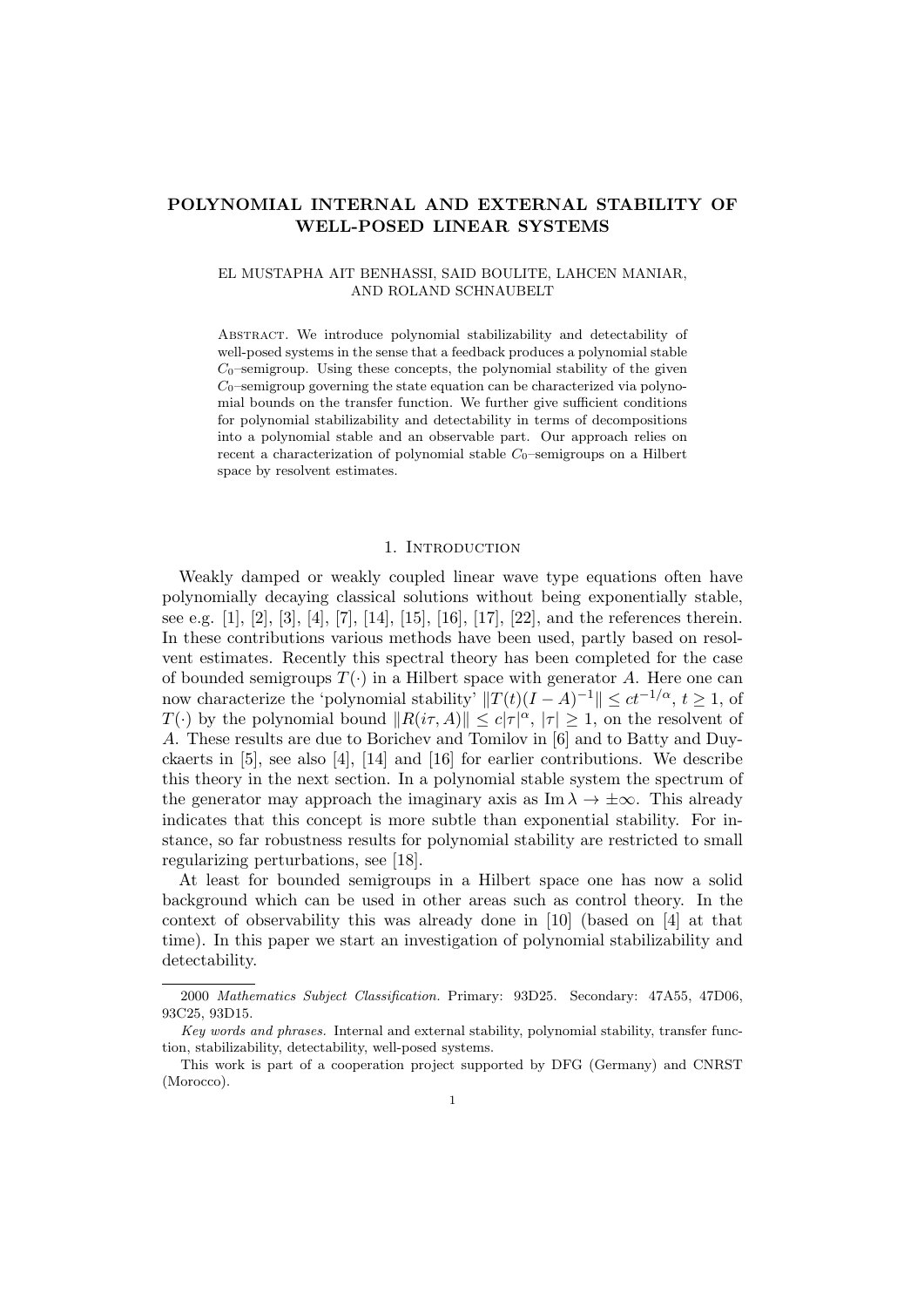Stabilizability is one of the basic concepts and topics of linear systems theory. Let the state system be governed by a generator  $A$  on the state Hilbert space  $X$ , and let  $Y$  and  $U$  be the observation and the control Hilbert spaces, respectively. For a moment, we simply consider bounded control and observation operators and feedbacks. For a bounded control operator  $B: U \longrightarrow X$  we obtain the system

$$
x'(t) = Ax(t) + Bu(t), \quad t \ge 0, \qquad x(0) = x_0,
$$
\n(1.1)

with the control  $u \in L^2_{loc}(\mathbb{R}_+, U)$ , the initial state  $x_0 \in X$  and the state  $x(t) \in X$ at time  $t \geq 0$ . This system is exponentially stabilizable if one can find a (bounded) feedback  $F: X \longrightarrow U$  such that the  $C_0$ -semigroup  $T_{BF}(\cdot)$  solving the closed–loop system

$$
x'(t) = Ax(t) + BFx(t), \quad t \ge 0, \qquad x(0) = x_0,
$$
\n(1.2)

is exponentially stable. Observe that  $A + BF$  generates  $T_{BF}(\cdot)$ .

For the dual concept of exponential detectability, one starts with a generator A and a bounded observation operator  $C: X \longrightarrow Y$ . The output of this system is  $y = C(T(\cdot)x_0)$ . One then looks for a (bounded) feedback  $H: Y \longrightarrow X$  such that the  $C_0$ -semigroup  $T_{HC}(\cdot)$  generated by  $A + HC$  becomes exponentially stable.

In our paper we allow for unbounded observation operators C defined on  $D(A)$  and control operators B mapping into the larger space  $X_{-1} = D(A^*)^*$ , where the domains are equipped with the respective graph norm. Here one has to assume that the output map  $x_0 \mapsto y$  and the input map  $u \mapsto x(t)$ are continuous. Such systems are called admissible, see the next section for a precise definition and further information. The monograph [23] investigates these notions in detail. In this framework one can in particular treat boundary control and observation of partial differential equations.

In order to use the full system  $(A, B, C)$ , one also has to assume the boundedness of the input–output map  $u \mapsto y$ . This leads to the concept of a well-posed system, which was introduced by G. Weiss and others, see Section 2, the recent survey  $[24]$ , and e.g.  $[21]$ ,  $[26]$ ,  $[27]$ . In well-posed systems, the Laplace transform of the input–output map gives the transfer function of the system, which plays an important role in the present paper. For well-posed systems, it becomes more difficult to determine the generators of the feedback systems, cf. [27]. However, in our arguments we can avoid to use a precise description of these operators. For well-posed systems exponential stabilizability and detectability was discussed in many papers, see e.g. [8], [11], [12], [19], [20], [28], and the references therein.

In this paper we will weaken the exponential stability of the feedback system in the above concepts to polynomial stability. Here the feedback systems are described by equations for the resolvents of the generators of given and the feedback semigroup which are coupled via a perturbation term involving the feedback, see Definitions 3.1 and 3.1. In the study of the resulting concepts of polynomial stabilizability and detectability we pursue two main questions, also treated in the above papers.

We show that a system possesses these properties if it can be decomposed into a polynomial stable and an observable part, see Theorem 4.6 and 4.7. In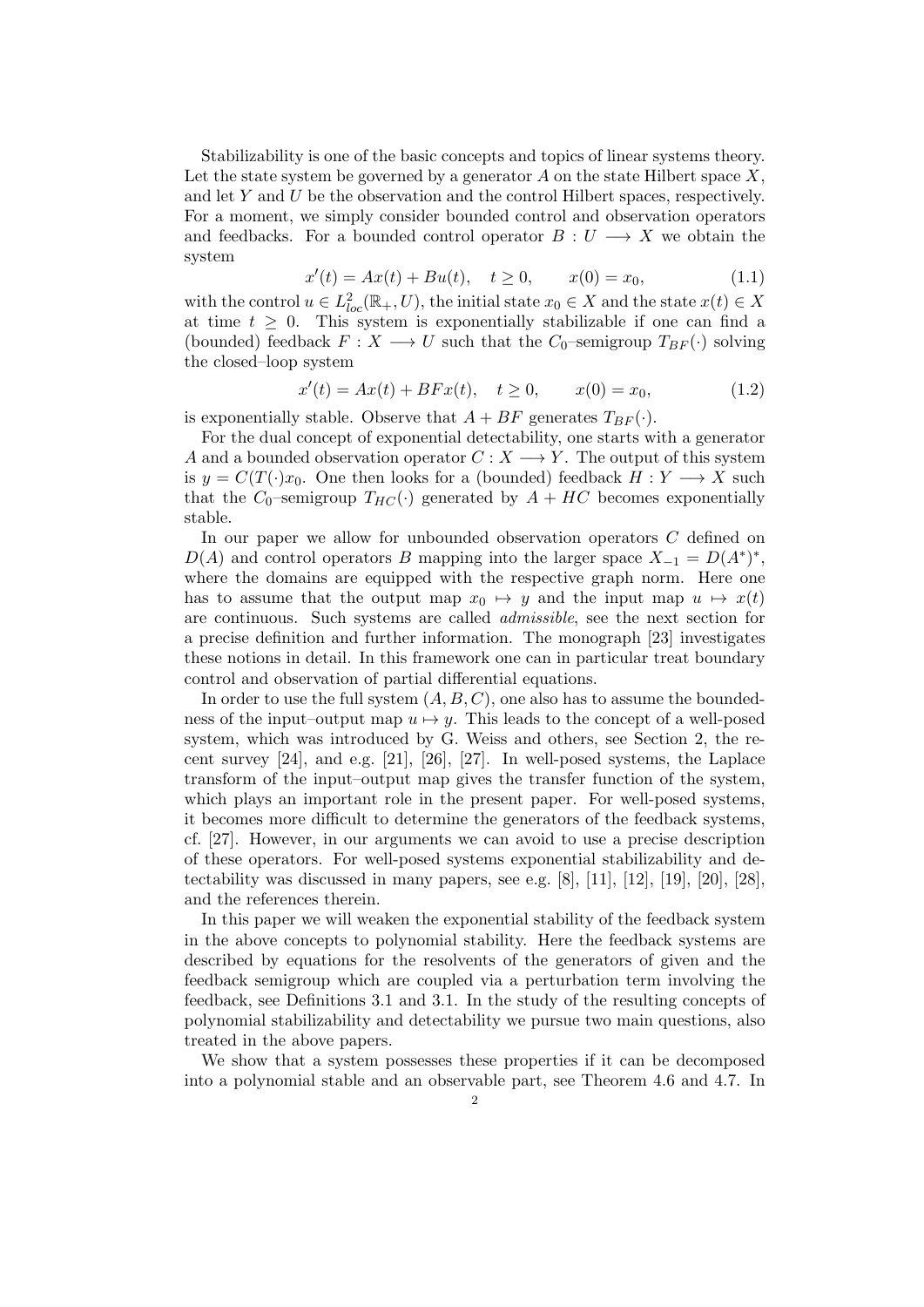the exponential case, such results are often called pole-assgnment if the stable part has a finite dimensional complement. Actually one can derive exponential stabilizability from much weaker concepts (optimizability or the finite cost condition), see [8] or [28]. So far it is not clear whether such implications hold for the natural analogues of these concepts to the polynomial setting. Moreover, it is known that optimizability can be characterized by decompositions as above if the resolvent set of the generator contains a strip around  $i\mathbb{R}$ , see [11] or [20]. In the polynomial setting one here has to fight against the fact that the spectrum may approach the imaginary axis at infinity. So far we only have partial results in this context, not treated below.

The main part of our results is devoted to the relationship between polynomial stability of the given semigroup and polynomial estimates on the transfer function of the system. It is known that A generates an exponentially stable semigroup if (and only if) the system  $(A, B, C)$  is exponential stabilizable and detectable and its transfer function is bounded on the right halfplane, see [19] and also [28] for an extension to the concepts of optimizability and estimatibility. (Note that the 'only if' implication is easily shown with 0 feedbacks.) The boundedness of the transfer function is called external stability. In Theorem 4.3 we extend these results to our setting, thus requiring polynomial stabilizability and detectability and that the transfer function grows at most polynomially as  $|\text{Im }\lambda| \to \infty$ . (The latter condition may be called *polynomial external sta*bility.) If the involved semigroups are bounded, we then obtain polynomial stability of the order one expects, i.e., the sum of the orders in the assumption. The proofs are based on various estimates and manipulations of formulas connecting resolvents, the transfer functions and their variants. We further use the characterization of polynomial stability from [5] and [6].

If the given semigroup is not known to be bounded, then the available theory on polynomial stability does not give the above indicated convergence order. However, in applications one can often check the boundedness of a semigroup by the dissipativity of its generator, possibly for an equivalent norm. Similarly one can characterize well-posed systems with energy dissipation (so called scattering passive systems), see e.g. [21]. Besides the given semigroup, here also the transfer function is contractive which leads to an improvement of our main result for scattering passive systems, see Corollary 4.4. In general, not much is known on the preservation of boundedness under perturbations. In Theorem 5 of the recent paper [18] one finds a result which requires smallness of the perturbations as maps into spaces between  $D(A)$  and X. In Proposition 4.5 we show the boundedness in the framework of the present paper. Our approach is based on a characterization of bounded semigroups in terms of  $L^2$ -norms of the resolvents of A and  $A^*$  due to [9], see Proposition 2.4.

In the next section we discuss the background on polynomial stability and well-posed systems. In Section 3 we introduce polynomial stabilizability and detectability and establish several basic estimates. The last section contains our main results on external polynomial stability and on sufficient criteria for polynomial stabilizability and detectability.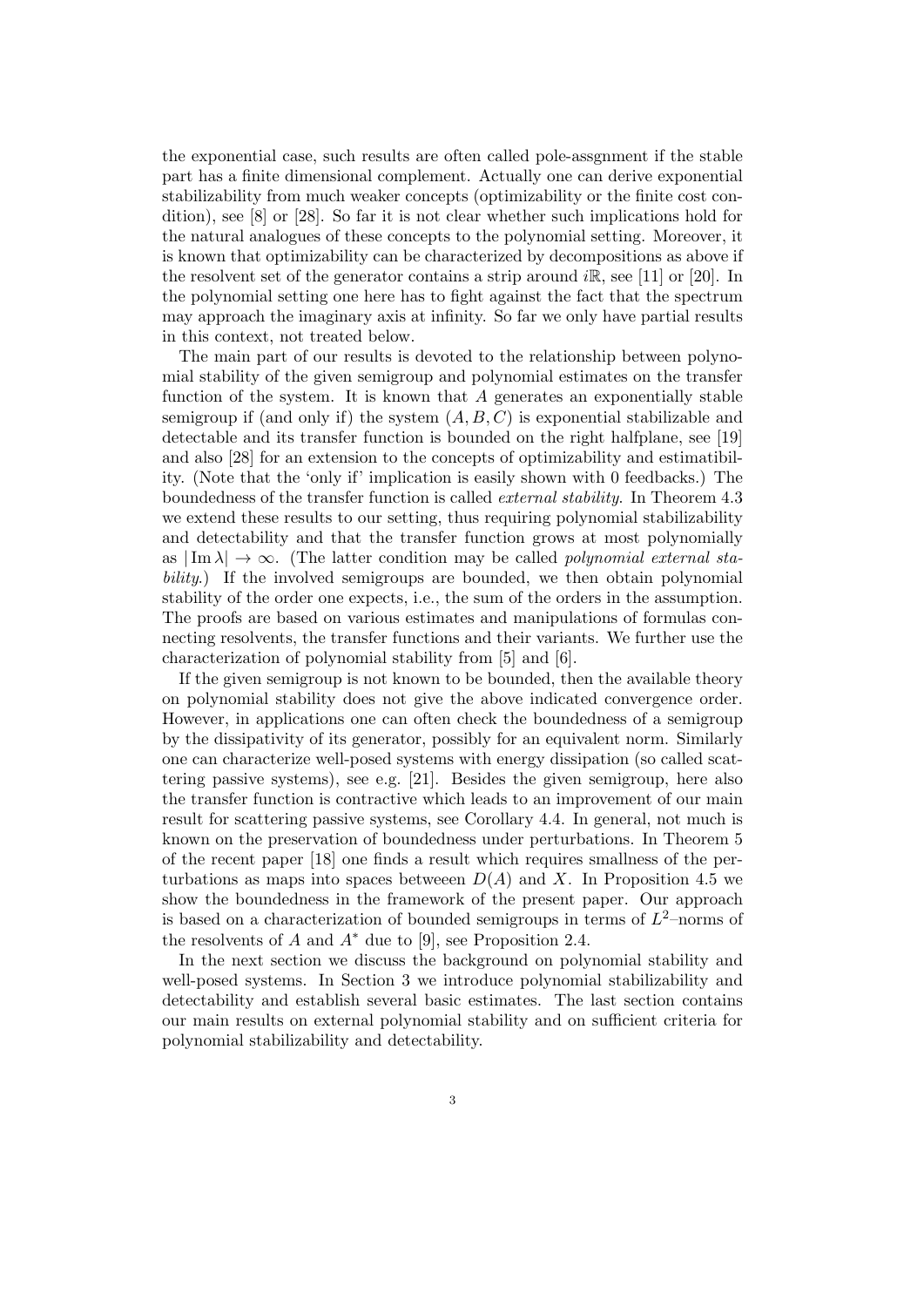### 2. Polynomial stability and well-posed systems

We first discuss polynomially stable semigroups. Throughout  $T(\cdot)$  denotes a  $C_0$ -semigroup on a Banach space X with generator A. There are numbers  $\sigma \in \mathbb{R}$  and  $M \geq 1$  such that  $||T(t)|| \leq Me^{\sigma t}$  for all  $t \geq 0$ . The infimum of these numbers  $\varpi$  is denoted by  $\omega_0(A)$ . The semigroup is called *bounded* if  $||T(t)|| \leq M$  for all  $t \geq 0$ .

We fix some  $\omega > \omega_0(A)$ . It is well known that then the fractional powers  $(\omega - A)^{\beta}$  exist for  $\beta \in \mathbb{R}$ . They are bounded operators for  $\beta \leq 0$  and closed ones for  $\beta > 0$ . The domain  $X_{\beta}$  of  $(\omega - A)^{\beta}$  for  $\beta > 0$  is endowed with the norm given by  $||x||_\beta = ||(\omega - A)^\beta x||$ . The fractional powers satisfy the power law and coincide with usual powers for  $\beta \in \mathbb{Z}$ . In particular,  $(\omega - A)^{-\beta}$  is the inverse of  $({\omega} - A)^{\beta}$  for all  $\beta \in \mathbb{R}$ . We next recall a definition from [4].

**Definition 2.1.** A  $C_0$ -semigroup  $T(\cdot)$  is called polynomially stable (of order  $\alpha > 0$ ) if there is a constant  $\alpha > 0$  such that

$$
||T(t)(\omega - A)^{-\alpha}|| \le ct^{-1} \quad \text{for all } t \ge 1.
$$

(Here and below, we write  $c > 0$  for a generic constant.) Note that a larger order  $\alpha$  means a weaker convergence property. Due to Proposition 3.1 of [4], a bounded  $C_0$ –semigroup  $T(\cdot)$  is polynomially stable of order  $\alpha > 0$  if and only if

$$
||T(t)(\omega - A)^{-\alpha\gamma}|| \le c(\gamma) t^{-\gamma}, \qquad t \ge 1,
$$
\n(2.1)

for all/some  $\gamma > 0$ . (There is also a partial result for general  $C_0$ -semigroups.)

Combined with (2.1), Proposition 3 of [5] yields the following necessary condition for polynomial stability of *bounded*  $C_0$ –semigroups. Here we set

$$
\mathbb{C}_{\pm} = \{ \lambda \in \mathbb{C} \mid \text{Re } \lambda \geqslant 0 \} \quad \text{and} \quad \mathbb{C}_{r} = r + \mathbb{C}_{+} \quad \text{for } r \in \mathbb{R}.
$$

**Proposition 2.2.** Let  $T(\cdot)$  be a bounded  $C_0$ -semigroup which is polynomially stable of order  $\alpha > 0$ . Then the spectrum  $\sigma(A)$  of A belongs to  $\mathbb{C}_-$  and its resolvent is bounded by

$$
||R(\lambda, A)|| \le c \left(1 + |\lambda|\right)^{\alpha} \quad \text{for all } \lambda \in \overline{\mathbb{C}_{+}}.
$$
 (2.2)

Due to Lemma 3.2 in [13], the estimate (2.2) is true if and only if

$$
||R(\lambda, A)(\omega - A)^{-\alpha}|| \le c \quad \text{for all} \quad \lambda \in \overline{\mathbb{C}_+}. \tag{2.3}
$$

If one drops the boundedness assumption, the above result still holds with an epsilon loss in the exponent in the right hand side of (2.2) by Proposition 3.3 of  $[4]$  and  $(2.3)$ . We further note that condition  $(2.2)$  implies the inclusion

$$
\{\lambda \in \sigma(A) \mid \text{Re}\,\lambda \ge -\delta\} \subset \{\lambda \in \mathbb{C}_-\mid |\text{Im}\,\lambda| \ge c(-\text{Re}\,\lambda)^{-1/\alpha}\}\
$$

for some  $c, \delta > 0$ , see Proposition 3.7 of [4].

The next result from [6] provides the important converse of the above proposition for bounded semigroups on a Hilbert space, se Theorem 2.4 of [6].

**Theorem 2.3.** Let  $T(\cdot)$  be a bounded  $C_0$ -semigroup on a Hilbert space X such that  $\sigma(A) \subset \mathbb{C}$  and (2.2) holds for all  $\lambda \in i\mathbb{R}$ . Then  $T(\cdot)$  is polynomially stable of order  $\alpha > 0$ .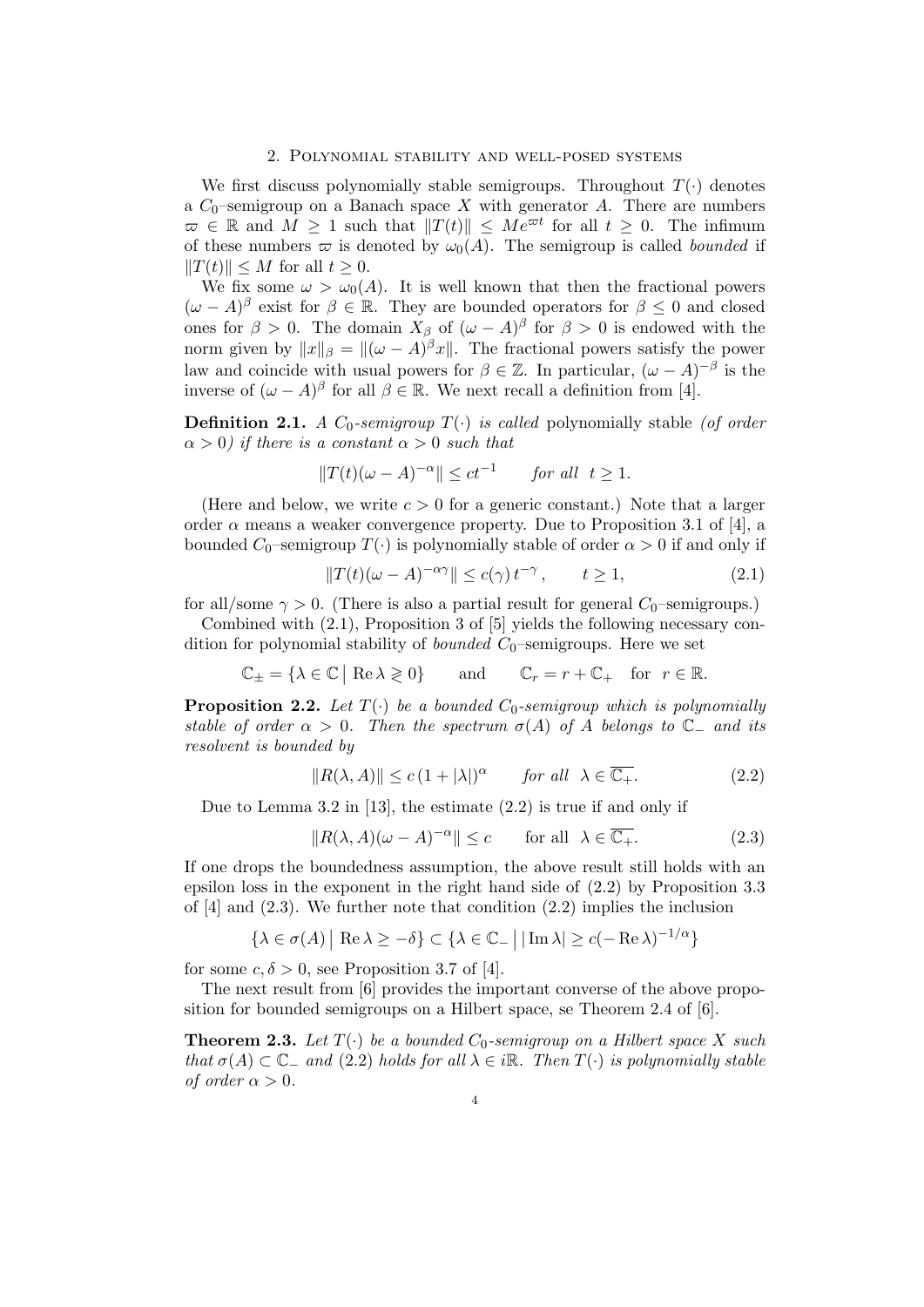For general Banach spaces  $X$ , in Theorem 5 in [5] this result was shown up to a logarithmic factor in the estimate in semigroup, see also [4], [14] and [16]. The paper [6] gives an example where this logarithmic correction actually occurs. Without assuming its boundedness, the semigroup is still polynomially stable if a holomorphic extension of  $R(\lambda, A)(\omega - A)^{-\alpha}$  satisfies (2.3), but here one only obtains the stability order  $2\alpha + 1 + \epsilon$  for any  $\epsilon > 0$ , see Proposition 3.4 of [4].

The proof of Theorem 2.3 is based on the following characterization of the boundedness of  $C_0$ –semigroups on Hilbert spaces, see Theorem 2 in [9] and also Lemma  $2.1$  in [6].

**Proposition 2.4.** Let A generate the  $C_0$ -semigroup  $T(\cdot)$  on the Hilbert space X. The semigroup is bounded if and only if  $\mathbb{C}_+ \subset \rho(A)$  and

$$
\sup_{r>0} r \int_{\mathbb{R}} \left( \|R(r+i\tau,A)x\|^2 + \|R(r+i\tau,A^*)x\|^2 \right) d\tau \le c \|x\|^2
$$

for each  $x \in X$ .

We now turn our attention to the concept of well-posed systems. From now on, X, U and Y are always Hilbert spaces, A generates the  $C_0$ -semigroup  $T(\cdot)$ on X and  $\omega > \omega_0(A)$ . Let  $X_{-1}$  be the completion of X with respect the norm given by  $||x||_{-1} = ||R(\omega, A)x||$ . We sometimes write  $X_{-1}^A$  instead of  $X_{-1}$ to stress that this extrapolation space depends on A. The operator A has a unique extension  $A_{-1} \in \mathcal{B}(X, X_{-1})$  which generates a  $C_0$ -semigroup given by the continuous extension  $T_{-1}(t) \in \mathcal{B}(X_{-1})$  of  $T(t)$ ,  $t \geq 0$ . We often omit the subscript −1 here. One can define such a space for each linear operator with non–empty resolvent set. Recall that we have set  $X_1 = D(A)$ .

A bounded linear (obervation) operator  $B: U \longrightarrow X_{-1}$  is called *admissible* for A (or the system  $(A, B, -)$  is called *admissible*) if the integral

$$
\Phi_t u := \int_0^t T(t - s) u(s) \, ds
$$

belongs to X for all  $u \in L^2(0,t;U)$  and some  $t \geq 0$ . (The integral is initially defined in  $X_{-1}$ .) By Proposition 1.4.2 in [23], this property then holds for all  $t \geq 0$  and  $\Phi_t \in \mathcal{B}(L^2(0,t;U),X)$ . Moreover, these operators are exponentially bounded, see Proposition 4.4.5 in [23].

A bounded linear (control) operator  $C: X_1 \longrightarrow Y$  is called *admissible* for A (or the system  $(A, -, C)$  is called *admissible*) if the map

$$
\Psi_t x := CT(\cdot)x, \qquad x \in X_1,
$$

has a bounded extension in  $\mathcal{B}(X, L^2(0,t;Y))$  for some  $t > 0$ . Propositions 4.2.3 and 4.3.3 in [23] show that this fact then holds for all  $t \geq 0$  and that the extensions are exponentially bounded. We still denote the extension by  $\Psi_t$ . One can extend an admissible observation operator C to the map  $C_{\Lambda}$  given by

$$
C_{\Lambda}x = \lim_{\lambda \to \infty} C\lambda R(\lambda, A)x
$$

with domain  $D(C_\Lambda) = \{x \in X \mid \text{this limit exists in } Y\}.$  For each  $x \in X$  we have  $T(s)x \in D(C_\Lambda)$  for a.e.  $s \geq 0$  and  $\Psi_t x = C_\Lambda T(\cdot)x$  a.e. on [0, t] for all  $t > 0$ by e.g. (5.6) and Proposition 5.3 in [27].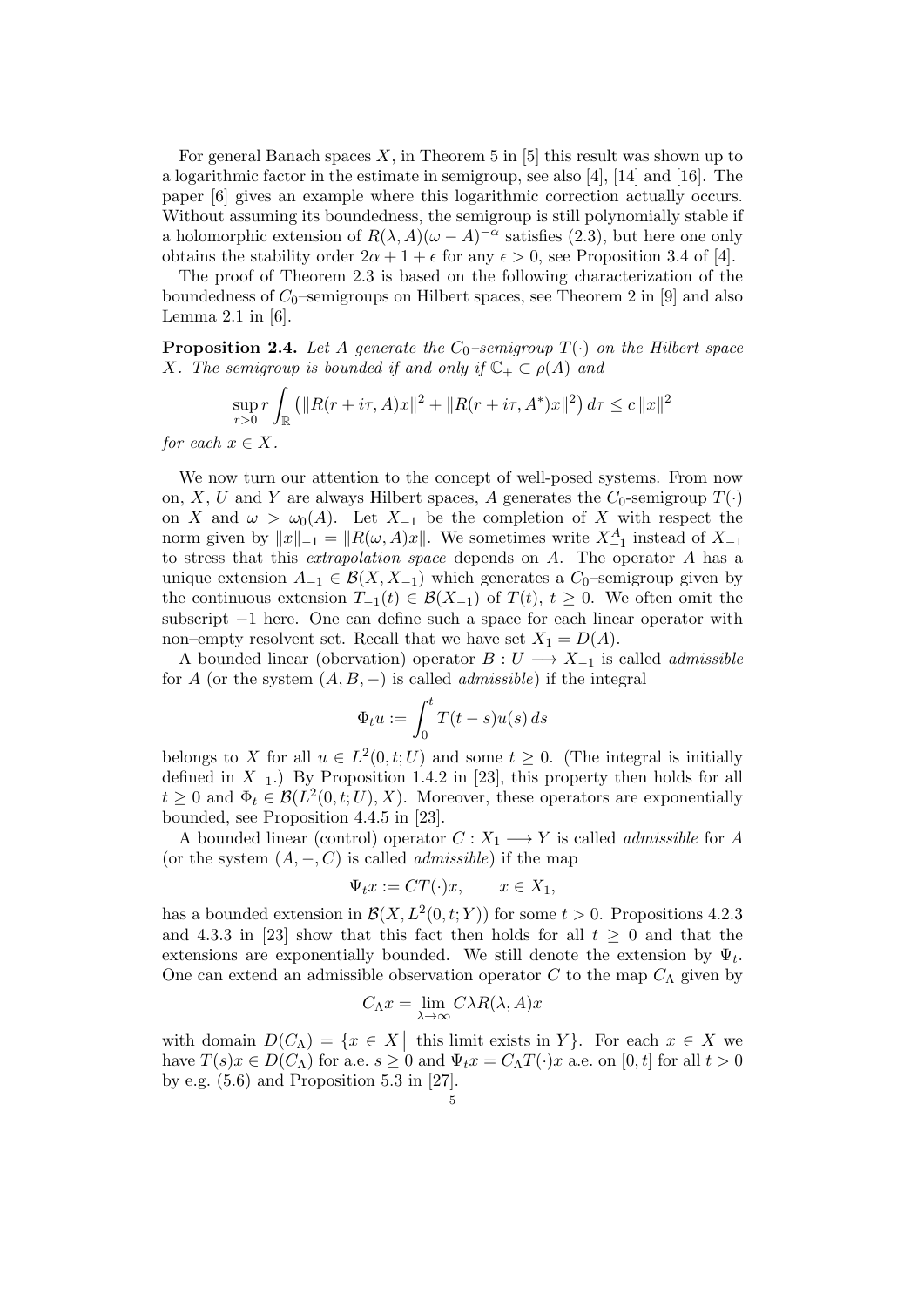Theorem 4.4.3 of [23] shows that an operator  $B \in \mathcal{B}(U, X_{-1})$  is admissible for A if and only if its adjoint  $B^* \in \mathcal{B}(D(A^*), U)$  is admissible for  $A^*$ . Here we recall that  $X_{-1}$  is the dual space of  $D(A^*)$ , if considered as a Banach space, see e.g. Proposition 2.10.2 in [23].

Let system  $(A, B, C)$  be a system with a generator A and admissible control and observation operators B and C. One says that  $(A, B, C)$  is well-posed if there are bounded linear operators  $\mathbb{F}_t: L^2(0,t;U) \longrightarrow L^2(0,t;Y)$  such that

$$
\mathbb{F}_{\tau+t}u = \begin{cases} \mathbb{F}_{\tau}u_1 & \text{on } [0, \tau], \\ \mathbb{F}_{t}u_2 + \Psi_t \Phi_{\tau}u_1 & \text{on } [\tau, \tau+t] \end{cases}
$$

for all  $t, \tau \geq 0$  and  $u \in L^2(0, \tau + t; U)$ , where  $u = u_1$  on  $(0, \tau)$  and  $u = u_2$ on  $(\tau, \tau + t)$ , see [26]. Also these (input-output) operators are exponentially bounded by Proposition 4.1 of [26].

One can introduce versions of the maps  $\Psi_t$  and  $\mathbb{F}_t$  on the time interval  $\mathbb{R}_+$ using  $L^2_{loc}$  spaces. We denote these extensions by  $\Psi$  and  $\mathbb F$  respectively. For  $x_0 \in X$  and  $u \in L^2_{loc}(\mathbb{R}_+, U)$  the output of the well-posed system  $(A, B, C)$  is then given by  $y = \Psi x_0 + \Psi u$ . In [26] it was shown that the Laplace transform  $\hat{y}$  of y satisfies

$$
\hat{y}(\lambda) = C(\lambda - A)^{-1}x_0 + G(\lambda)\hat{u}(\lambda)
$$

for all  $\lambda \in \mathbb{C}_{\omega}$ , where  $G : \mathbb{C}_{\omega} \to \mathcal{B}(U, Y)$  is a bounded analytic function. It satisfies  $G'(\lambda) = -CR(\lambda, A)^2B$  and it is thus determined by A, B and C up to an additive constant. (See e.g. Theorem 2.7 in [21].) We call  $G$  the transfer function of  $(A, B, C)$ .

Set  $Z = D(A) + R(\omega, A_{-1})BU$  and endow it with the norm  $||z||_Z$  given by the infimum of all  $||x||_1 + ||R(\omega, A_{-1})Bv||$  with  $z = x + R(\omega, A_{-1})Bv$ ,  $x \in D(A)$ and  $v \in U$ . Theorem 3.4 and Corollary 3.5 of [21] then yield an extension  $\overline{C} \in \mathcal{L}(Z, U)$  of C such that the transfer function is represented as

$$
G(\lambda) = \overline{C}R(\lambda, A_{-1})B + D, \qquad \lambda \in \mathbb{C}_{\omega}, \tag{2.4}
$$

for a feedthrough operator  $D \in \mathcal{L}(U, Y)$ . Hence, the operators  $\overline{C}R(\lambda, A_{-1})B$  are uniformly bounded on  $\overline{\mathbb{C}}_{\omega}$ .

This representation of G is not unique in general since  $D(A)$  need not to be dense in Z. Under the additional assumption of regularity, one can replace here  $\overline{C}$  by  $C_{\Lambda}$  (possibly for a different D), see Theorem 5.8 in [26] and also Theorem 4.6 in [21] for refinements. We will not use regularity below.

## 3. Polynomial stabilizability and detectability

In this section we introduce our new concepts and establish their basic properties. We start with the main definitions.

**Definition 3.1.** The admissible system  $(A, B, -)$  is polynomially stabilizable (of order  $\alpha > 0$ ) if there exists a generator  $A_{BF}$  of a polynomially stable  $C_0$ . semigroup  $T_{BF}(\cdot)$  on X (of order  $\alpha > 0$ ) and an admissible observation operator  $F \in \mathcal{L}(D(A_{BF}), U)$  of  $A_{BF}$  such that

$$
R(\lambda, A_{BF}) = R(\lambda, A) + R(\lambda, A)BFR(\lambda, A_{BF})
$$
\n(3.1)

for all  $\text{Re }\lambda > \max\{\omega_0(A), \omega_0(A_{BF})\}.$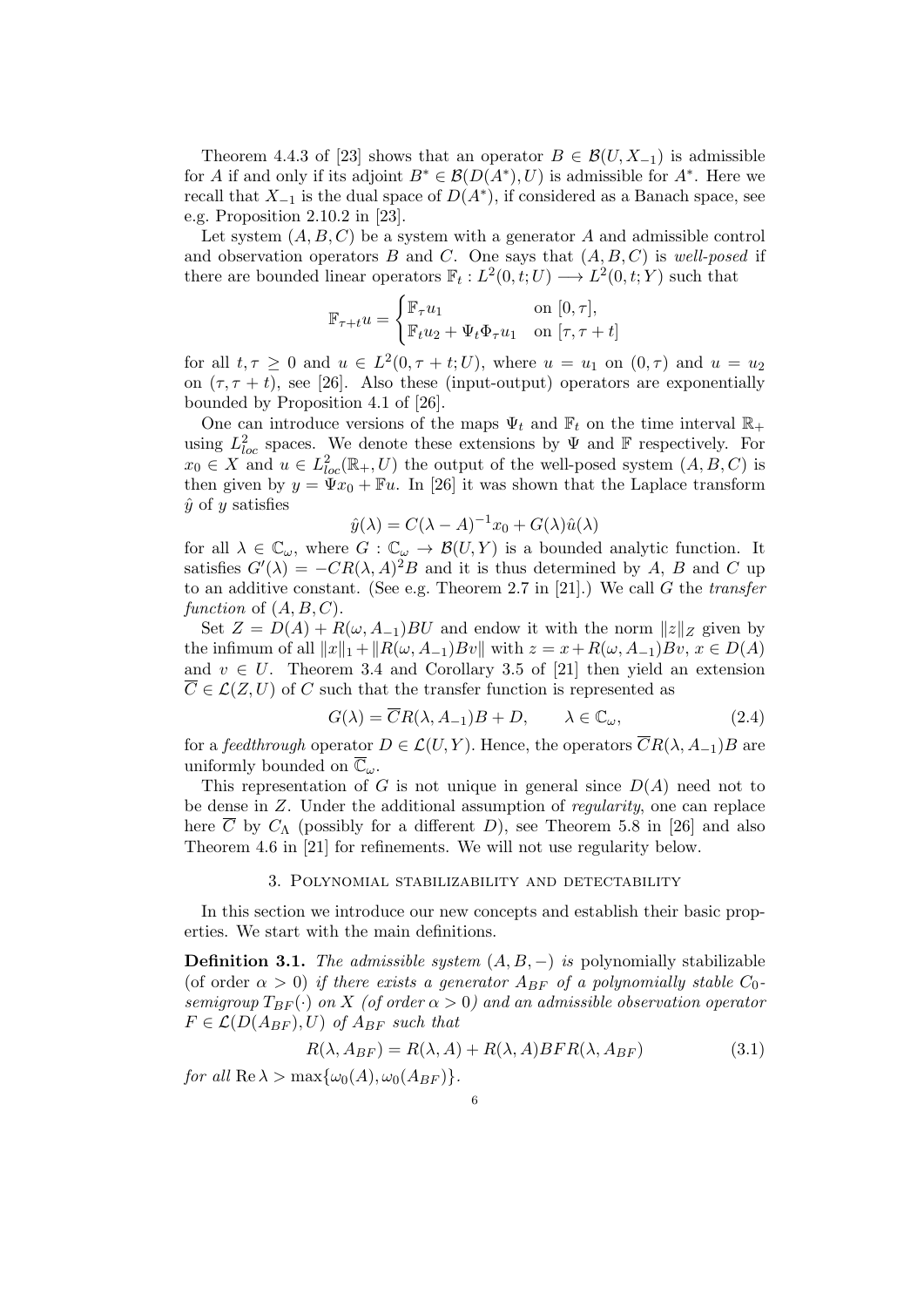**Definition 3.2.** The admissible system  $(A, -, C)$  is polynomially detectable (of order  $\alpha > 0$ ) if there exists a generator  $A_{HC}$  of a polynomially stable  $C_0$ semigroup  $T_{HC}(\cdot)$  (of order  $\alpha > 0$ ) and an admissible control operator  $H \in$  $\mathcal{L}(Y, X^{A_{HC}}_{-1})$  of  $A_{HC}$  such that

$$
R(\lambda, A_{HC}) = R(\lambda, A) + R(\lambda, (A_{HC})_{-1}) HCR(\lambda, A)
$$
\n(3.2)

for all  $\text{Re }\lambda > \max{\omega_0(A), \omega_0(A_{HC})}.$ 

Here  $F$ , resp.  $H$ , plays the role of a feedback. These definitions are inspired the Definition 3.2 in [11] for the exponentially stable case. For this case, in e.g. [28] concepts of exponential stabilizability or detectability were used which are (at least formally) a bit stronger than those in [11], cf. Remark 3.3(b). In our context, one could also include the boundedness of the feedback semigroup  $T_{BF}(\cdot)$  or  $T_{HC}(\cdot)$  in the above definitions since the theory of polynomial stability works much better in the bounded case, as seen in the previous section. Instead, we make additional boundedness assumptions in some of our results. In applications one can check the boundedness or  $T_{BF}(\cdot)$  or  $T_{HC}(\cdot)$  by showing that the generators  $A_{BF}$  or  $A_{HC}$  are dissipative, respectively, where one may use their representation given in the next remark.

**Remark 3.3.** (a) Let  $(A, B, -)$ ,  $(A_{BF}, -, F)$ ,  $(A, -, C)$  and  $(A_{HC}, H, -)$  be admissible. Proposition 4.11 in [12] (with  $\beta = \gamma = 1$  and  $b = c = 0$ ) then shows that the equations  $(3.1)$  and  $(3.2)$  are equivalent to

$$
T_{BF}(t)x = T(t)x + \int_0^t T(t-s)BF_{\Lambda}T_{BF}(s)x ds = T(t)x + \Phi_t F_{\Lambda}T_{BF}(\cdot)x, (3.3)
$$

$$
T_{HC}(t)x = T(t)x + \int_0^t T_{HC}(t-s)HC_{\Lambda}T(s)x ds
$$
(3.4)

for all  $t \geq 0$  and  $x \in X$ , respectively.

(b) Applying  $\lambda - A_{-1}$  to (3.1), we see that  $A_{BF}$  is restriction of the part  $(A_{-1} + BF)|X$  of  $A_{-1} + BF$  in X. Similarly, multiplication of (3.2) by  $\lambda$  –  $A_{HC,-1}$  leads to  $A \subset (A_{HC,-1} - HC)|X$ . See Proposition 6.6 in [27]. We note that in [28] exponential stabilizability and detectability was in defined in such way that  $A_{BF} = (A_{-1} + BF_{\Lambda})|X$  and  $A_{HC} = (A_{-1} + CH_{\Lambda})|X$ .

(c) The system  $(A, B, -)$  is polynomially stabilizable of order  $\alpha > 0$  (with feedback F) if and only if  $(A^*, -, B^*)$  is polynomially detectable of order  $\alpha > 0$ (with feedback  $H = F^*$ ). Moreover, the semigroups of the feedback systems are dual to each other.

(d) Let L be a closed operator with  $\emptyset \neq \Lambda \subset \rho(L)$  and  $\Omega \supset \Lambda$  be connected. If  $R(\cdot, L)$  has a holomorphic extension  $R_{\lambda}$  to  $\Omega$ , then  $\Omega \subset \rho(L)$  and  $R_{\lambda} = R(\lambda, L)$ for every  $\lambda \in \Omega$ .

Proof of (d). We have  $I = (\lambda - L)R(\lambda, L)$  and  $x = R(\lambda, L)(\lambda - L)x$  for  $x \in D(L)$ and  $\lambda \in \Lambda$ . The uniqueness of holomorphic extensions yields  $I = (\lambda - L_{-1})R_{\lambda}$ and  $x = R_{\lambda}(\lambda - L)x$  for  $\lambda \in \Omega$  and  $x \in D(L)$ , and thus the assertion.

In a sequence of lemmas we relate the growth properties of several operators arising in (3.1) or (3.2). We use the spectral bound  $s(L) = \sup\{\lambda \mid \lambda \in \sigma(L)\}\$ for a closed operator L.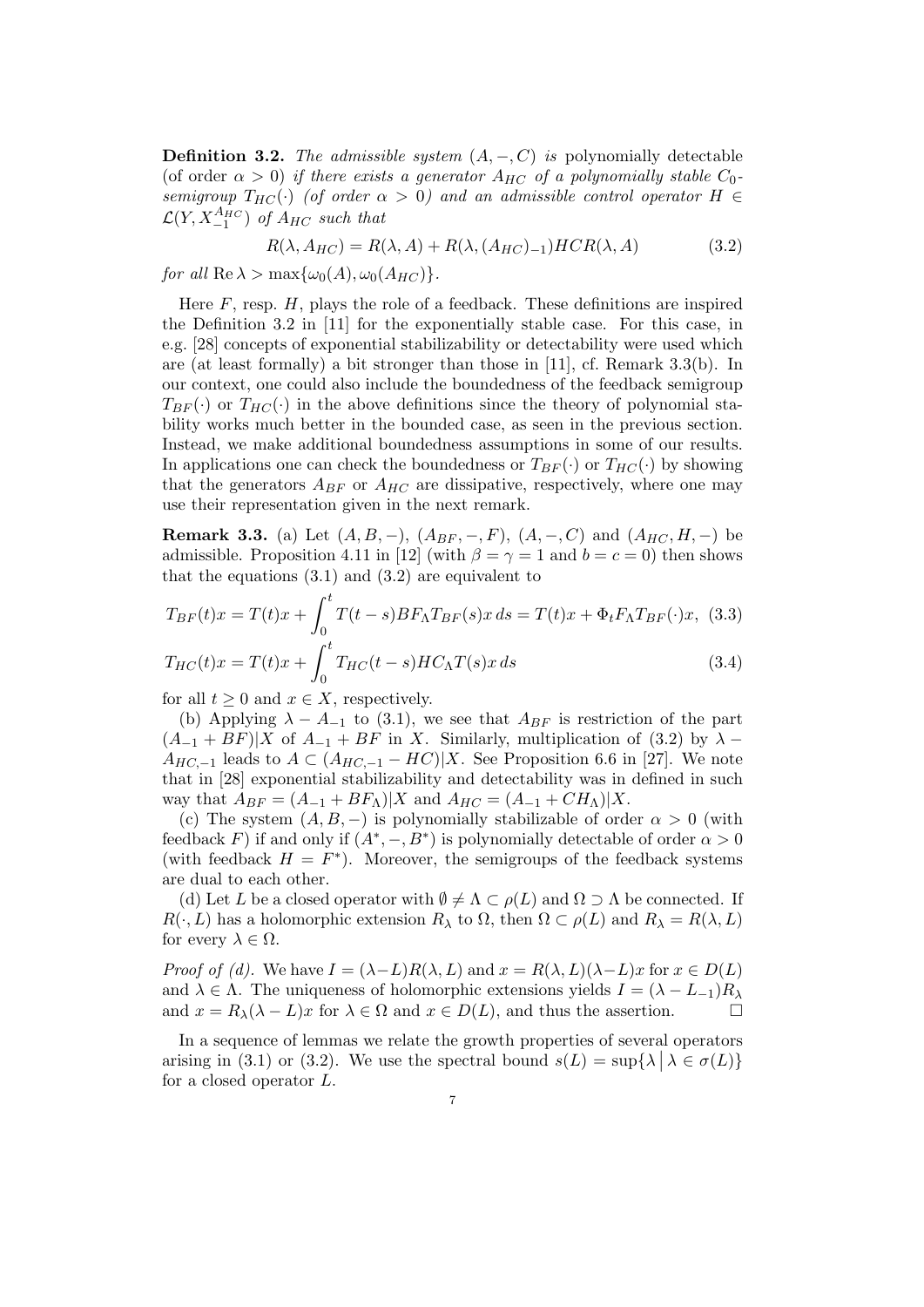**Lemma 3.4.** Let  $C \in \mathcal{B}(X_1, Y)$  and  $B \in \mathcal{B}(U, X_{-1})$  be admissible observation and control operators for A, respectively and let

$$
||R(r+i\tau,A)|| \leq c |\tau|^{\alpha} \tag{3.5}
$$

for some  $r > s(A)$  and  $\alpha > 0$  and all  $|\tau| \geq 1$ . We then obtain the estimates

$$
||CR(r+i\tau,A)|| \leq c |\tau|^{\alpha}
$$
 and  $||R(r+i\tau,A)B|| \leq c |\tau|^{\alpha}$ 

for all  $|\tau| \geq 1$ . Moreover, if  $(A, B, C)$  is also well-posed, we have

$$
\|\overline{C}R(r+i\tau,A)B\| \leq c\,|\tau|^{\alpha}
$$

for all  $|\tau| \geq 1$ . Here the constants are uniform for r in bounded intervals.

*Proof.* Let  $\lambda = r + i\tau$  and  $\mu = \omega + i\tau$  for  $\tau \in \mathbb{R}$  and some  $\omega > \max\{0, \omega_0(A)\}.$ The resolvent equation yields

$$
CR(\lambda, A) = CR(\mu, A) + (\omega - r)CR(\mu, A)R(\lambda, A). \tag{3.6}
$$

Let  $x \in D(A)$ . Since the resolvent is the Laplace transform of  $T(\cdot)$ , from the admissibility of C and exponential bound of  $T(\cdot)$  we deduce

$$
||CR(\mu, A)x||^2 \le \left[ \int_0^\infty e^{-\frac{\omega}{2}t} e^{-\frac{\omega}{2}t} ||CT(t)x|| dt \right]^2 \le c \int_0^\infty e^{-\omega t} ||CT(t)x||^2 dt \quad (3.7)
$$
  

$$
\le c \sum_{n=0}^\infty e^{-\omega n} ||CT(\cdot)T(n)x||^2_{L^2(0,1;Y)} \le c \sum_{n=0}^\infty e^{-\omega n} ||T(n)x||^2 \le c ||x||^2.
$$

By density, the formulas  $(3.5)$ ,  $(3.6)$  and  $(3.7)$  imply

$$
||CR(\lambda, A)|| \le c + c |\tau|^{\alpha} \le c |\tau|^{\alpha}
$$

for  $|\tau| \geq 1$ . The second asserted inequality then follows by duality because  $B^*$ is an admissible observation operator for  $A^*$  and  $||R(\lambda, A)B|| = ||B^*R(\lambda, A^*)||$ . For the final claim, we start from the equation

$$
\overline{C}R(\lambda, A)B = \overline{C}R(\mu, A)B + (\omega - r)CR(\mu, A)R(\lambda, A)B
$$

for  $\lambda = r + i\tau$ ,  $\mu = \omega + i\tau$ ,  $\tau \in \mathbb{R}$  and some  $\omega > \max\{0, \omega_0(A)\}$ . As noted in the previous section,  $\overline{C}R(\mu, A)B: U \to Y$  is uniformly bounded. The third assertion now is a consequence of the two previous ones.  $\Box$ 

In the next lemma we deduce resolvent estimates for A from those for  $A_{BF}$ .

**Lemma 3.5.** Let  $B \in \mathcal{L}(U, X_{-1})$  be an admissible control operator for A. Assume that there exist a generator  $A_{BF}$  of a  $C_0$ -semigroup  $T_{BF}(\cdot)$  on X and an admissible observation operator  $F \in \mathcal{L}(D(A_{BF}), U)$  of  $A_{BF}$  such that (3.1) holds. Assume that

$$
||R(\lambda, A_{BF})|| \leq c(1+|\lambda|^{\alpha})
$$

for  $r < \text{Re }\lambda \le r + \delta$  and some  $r \ge s(A_{BF})$ ,  $\delta > 0$ ,  $\alpha \ge 0$ . Suppose that  $R(\lambda, A)B$  has a holomorphic extension  $R^B_\lambda$  to  $\mathbb{C}_r$  satisfying

$$
||R_{\lambda}^{B}|| \leq c\left(1 + |\lambda|^{\beta}\right)
$$

for  $r < \text{Re }\lambda \le r + \delta$  and some  $\beta \ge 0$ . Then  $R(\cdot, A)$  can be extended to a neighborhood of  $\overline{\mathbb{C}_r}$ , and we obtain

$$
||R(\lambda, A)|| \leq c \left(1 + |\lambda|^{\alpha + \beta}\right) \tag{3.8}
$$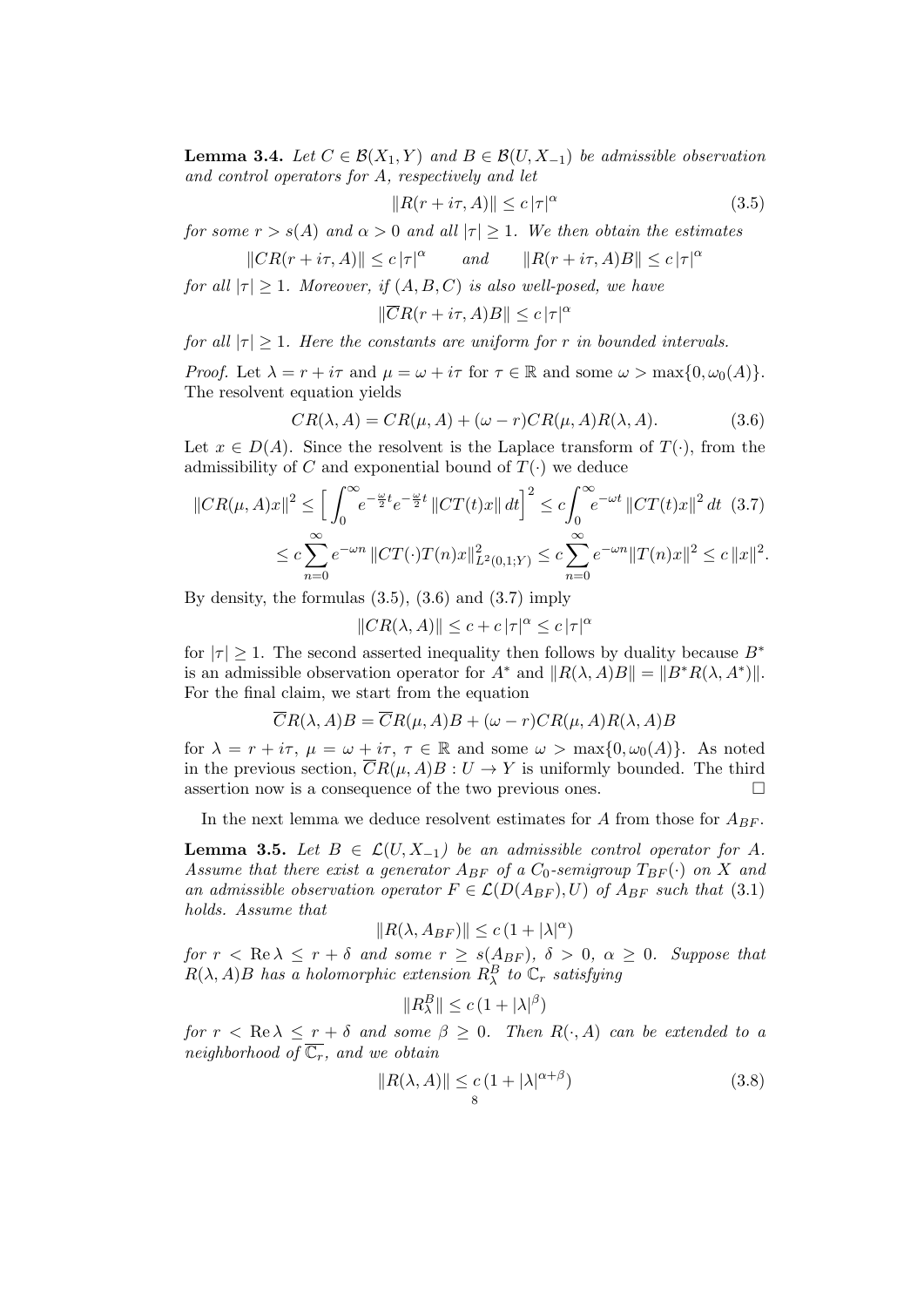for  $r \leq \text{Re }\lambda \leq r+\delta$ . Moreover, (3.1) holds on  $\overline{\mathbb{C}_r}$ . If  $r = 0$ , then  $T(\cdot)$  is polynomially stable with order  $2(\alpha + \beta) + 1 + \eta$  for any  $\eta > 0$ .

*Proof.* By the assumption, (3.1) and Remark 3.3, the resolvent  $R(\cdot, A)$  has the extension

$$
R(\lambda, A) = R(\lambda, A_{BF}) - R_{\lambda}^{B} FR(\lambda, A_{BF})
$$

to  $\lambda \in \mathbb{C}_r$ . Lemma 3.4 and the assumption then imply that

$$
||R(\lambda, A)|| \le c \left(1 + |\lambda|^{\alpha + \beta}\right)
$$

for  $r < \text{Re }\lambda \le r + \delta$ . A standard power series argument allows us to extend this inequality to  $\lambda \in \overline{\mathbb{C}_r}$  and to deduce that a neighborhood of  $\overline{\mathbb{C}_r}$  belongs to  $\rho(A)$ . The uniqueness of the holomorphic extension now yields that  $R_{\lambda}^{B} = R(\lambda, A)B$ on  $\overline{\mathbb{C}_r}$  and that (3.1) holds on  $\overline{\mathbb{C}_r}$ . The last assertion then follows from estimate  $(3.8)$  and Propositions 3.4 and 3.6 in [4].

The next result is proved as the above lemma.

**Lemma 3.6.** Let the operators  $A$ ,  $C$  and  $H$  satisfy the assumptions of Definition 3.2 except for the polynomial stability of  $T_{HC}(\cdot)$ . Assume that

$$
||R(\lambda, A_{HC})|| \le c (1 + |\lambda|^{\alpha})
$$

for  $r < \text{Re }\lambda \le r + \delta$  and some  $r \ge s(A_{HC}), \delta > 0$  and  $\alpha \ge 0$ . Let  $CR(\lambda, A)$ have a holomorphic extension  $R_\lambda^C$  to  $\mathbb{C}_r$ . Suppose that

$$
||R_{\lambda}^{C}|| \leq c\left(1 + |\lambda|^{\beta}\right)
$$

for  $r < \text{Re }\lambda \le r + \delta$  and some  $\beta > 0$ . Then  $\rho(A)$  contains a neighborhood of  $\overline{\mathbb{C}_r}$ , the equality (3.2) holds on  $\overline{\mathbb{C}_r}$ , and we obtain

$$
||R(\lambda, A)|| \le c \left(1 + |\lambda|^{\alpha + \beta}\right)
$$

for  $r \leq \text{Re } \lambda \leq r + \delta$ . If  $r = 0$ , then  $T(\cdot)$  is polynomially stable with order  $2(\alpha + \beta) + 1 + \eta$  for any  $\eta > 0$ .

To apply Proposition 2.4, we will need a variant of the above estimates.

**Lemma 3.7.** Let A generate a bounded  $C_0$ -semigroup and C be an admissible observation operator for A. Then

$$
\sup_{r>0} r \int_{\mathbb{R}} \|CR(r+i\tau,A)x\|^2 d\tau \leq c \|x\|^2
$$

for all  $r > 0$  and  $x \in X$ .

*Proof.* Take  $r > 0$  and  $x \in D(A)$ . Since  $A - r$  generates the exponentially stable semigroup  $(e^{-rt}T(t))_{t\geq 0}$ , Plancherel's theorem and the assumption yield

$$
||CR(r+i \cdot, A)x||_{L^{2}(\mathbb{R}_{+},Y)}^{2} = ||Ce^{-r \cdot T(\cdot)x||_{L^{2}(\mathbb{R}_{+},Y)}^{2}
$$
  

$$
= \sum_{n\geq 0} \int_{0}^{1} e^{-2rn} e^{-2rs} ||CT(s)T(n)x||^{2} ds.
$$
  

$$
\leq c \sum_{n\geq 0} e^{-2rn} ||T(n)x||^{2} \leq \frac{c ||x||^{2}}{1 - e^{-2r}} \leq \frac{c}{r} ||x||^{2}.
$$

The assertion follows by density.  $\Box$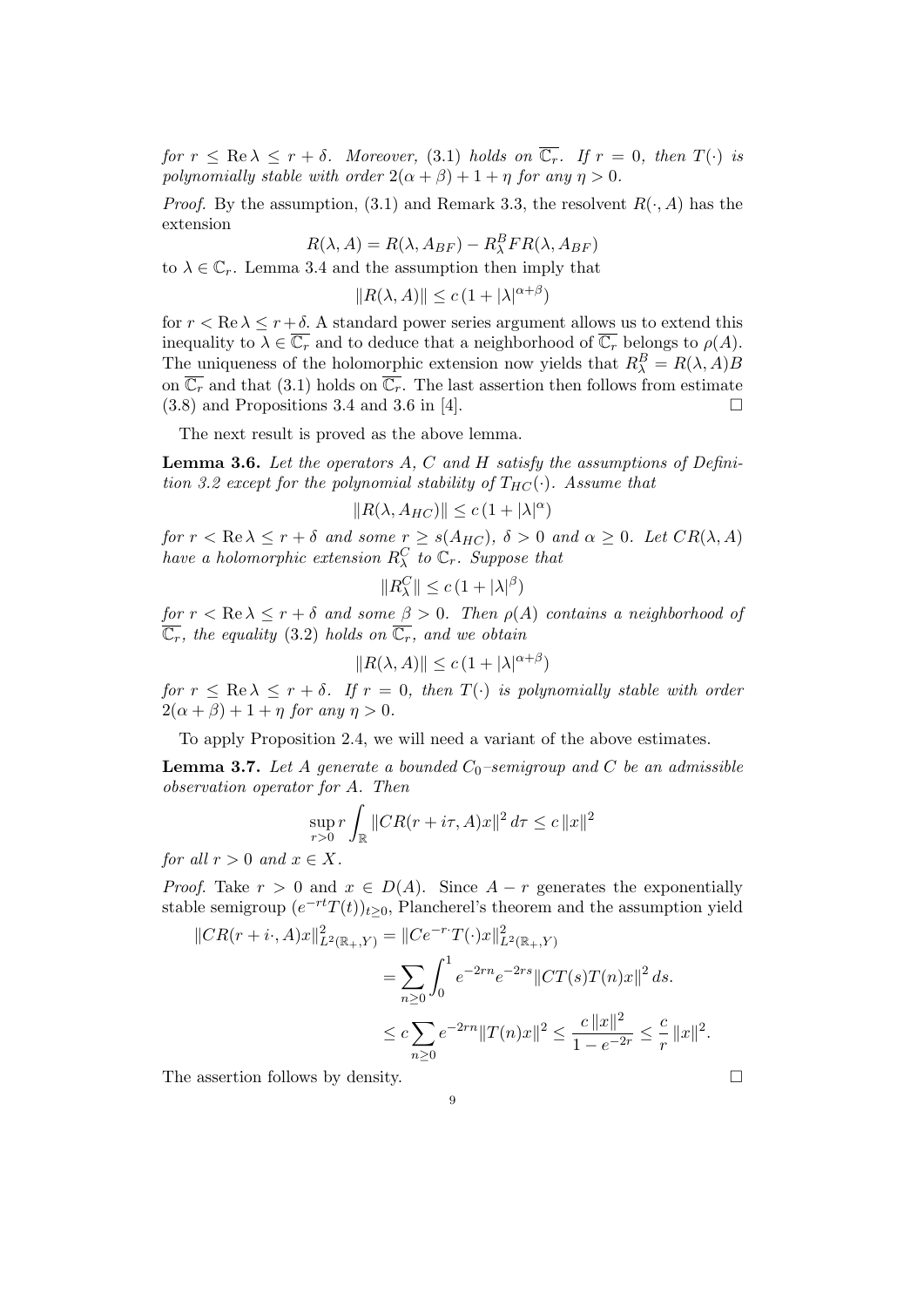### 4. Main results

We show that external polynomial stability in the frequency domain, i.e., a polynomial estimate on the transfer function, imply polynomial stability of the state system. We begin with a result involving only the control operator B.

**Proposition 4.1.** Let  $(A, B, -)$  be admissible and polynomially stabilizable of order  $\alpha > 0$ . Assume that  $R(\lambda, A)B$  has a holomorphic extension to  $\mathbb{C}_+$  which is bounded by  $c(1+|\lambda|^{\beta})$  for  $0 < \text{Re }\lambda \leq \delta$  and some  $\beta \geq 0$ ,  $\delta > 0$ . The following assertions hold.

a) The resolvent  $R(\cdot, A)$  can be extended to a neighborhood of  $\overline{\mathbb{C}_+}$  and

$$
||R(\lambda, A)|| \le c_{\varepsilon} \left(1 + |\lambda|^{\alpha + \beta + \varepsilon}\right) \tag{4.1}
$$

for  $0 \le \text{Re }\lambda \le \delta$  and every  $\varepsilon > 0$ . If  $T_{BF}(\cdot)$  is bounded, we can choose  $\varepsilon = 0$ .

b) The semigroup  $T(\cdot)$  is polynomially stable. If  $T(\cdot)$  is also bounded, then it is polynomially stable of order  $\alpha + \beta + \varepsilon$ . If in addition  $T_{BF}(\cdot)$  is bounded, we can take  $\varepsilon = 0$ .

*Proof.* a) Propositions 3.3 and 3.6 in [4] imply that  $\sigma(A_{BF}) \subset \mathbb{C}^-$  and

$$
||R(\lambda, A_{BF})|| \leq c_{\varepsilon} (1 + |\lambda|^{\alpha + \varepsilon})
$$

holds for Re  $\lambda$  > 0 and every  $\varepsilon$  > 0. Using Lemma 3.5, we infer  $\sigma(A) \subset \mathbb{C}_-$  and (4.1). If  $T_{BF}(\cdot)$  is bounded, we can use Proposition 2.2 instead of the results from [4] and obtain the above estimates with  $\varepsilon = 0$ .

b) Proposition 3.4 of [4] and (4.1) imply the polynomial stability of  $T(\cdot)$ . If also  $T(\cdot)$  is bounded, it is polynomially stable of order  $\alpha + \beta + \varepsilon$  due to Theorem 2.3 and (4.1).

By duality, the above proposition implies the next one for the observation system  $(A, -, C)$ .

**Proposition 4.2.** Let  $(A, -, C)$  be admissible and polynomially detectable of order  $\alpha > 0$ . Assume that  $CR(\cdot, A)$  has a holomorphic extension to  $\mathbb{C}_+$  which is bounded by  $c(1+|\lambda|^{\beta})$  for  $0 < \text{Re }\lambda \leq \delta$  and some  $\beta \geq 0$ . The following assertions hold.

a) The resolvent  $R(\cdot, A)$  can be extended to a neighborhood of  $\overline{\mathbb{C}_+}$  and estimate (4.1) holds for every  $\varepsilon > 0$ . If  $T_{HC}(\cdot)$  is bounded, we can take  $\varepsilon = 0$ .

b) The semigroup  $T(\cdot)$  is polynomially stable. If  $T(\cdot)$  is also bounded, then it is polynomially stable of order  $\alpha + \beta + \varepsilon$ . If in addition  $T_{HC}(\cdot)$  is bounded, we can take  $\varepsilon = 0$ .

We now can state our main result which uses the full system  $(A, B, C)$  and the transfer function G.

**Theorem 4.3.** Let  $(A, B, C)$  be a well-posed system which is polynomially stabilizable of order  $\alpha > 0$  and polynomially detectable of order  $\beta > 0$ . Assume that G has an holomorphic extension to  $\mathbb{C}_+$  which is bounded by  $c(1+|\lambda|^\gamma)$  for  $0 < \text{Re }\lambda \leq \delta$  and some  $\gamma \geq 0$  and  $\delta > 0$ . The following assertions hold.

a) The extension  $\overline{C}$  of C is an admissible observation operator for  $A_{BF}$ ,  $\sigma(A) \subset \mathbb{C}_-$ , and

$$
||R(\lambda, A)|| \le c_{\varepsilon} (1 + |\lambda|^{\alpha + \beta + \gamma + \varepsilon})
$$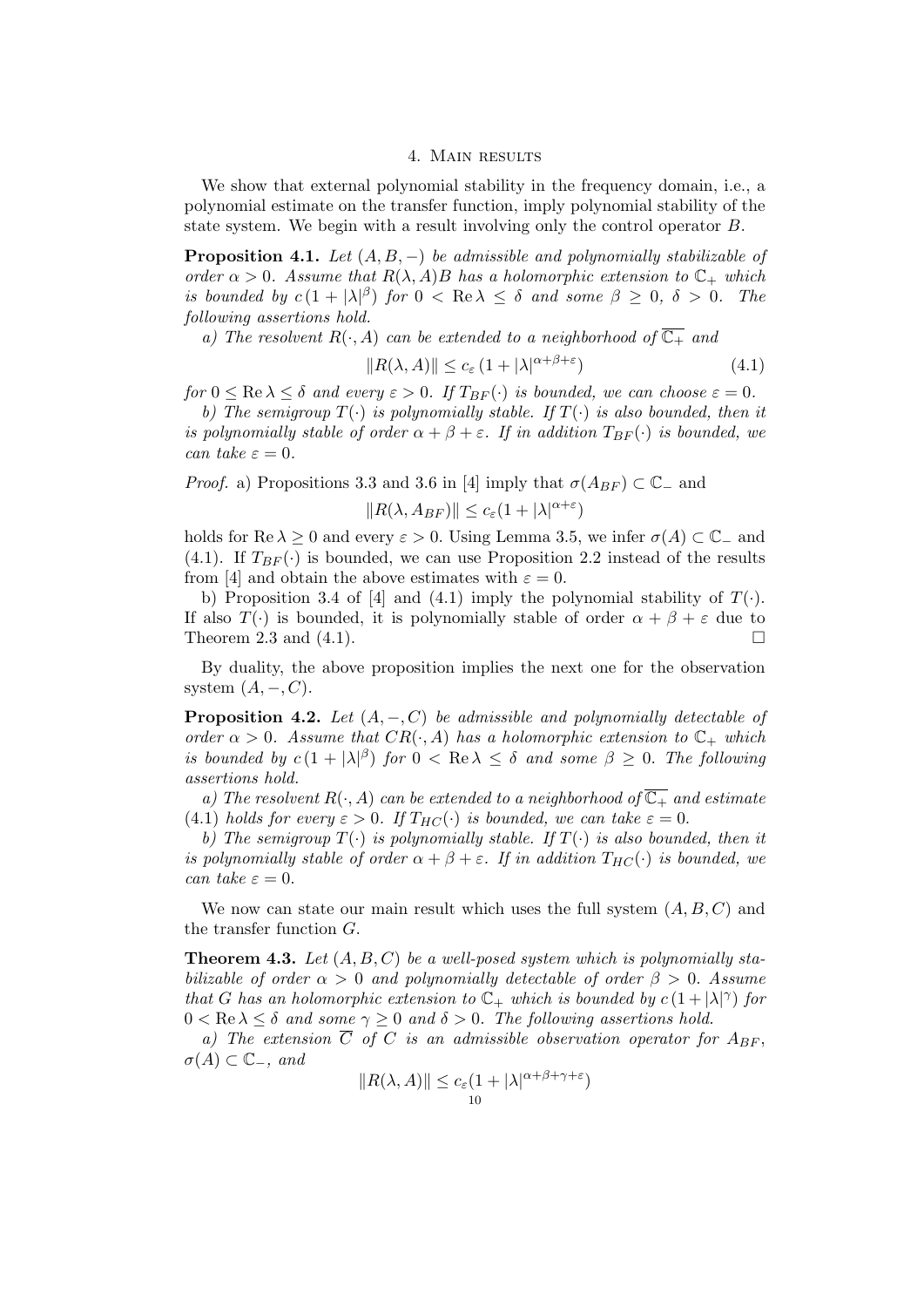for  $0 < \text{Re }\lambda \leq \delta$  and all  $\varepsilon > 0$ . If  $T_{BF}(\cdot)$  is bounded, we can take  $\varepsilon = 0$ .

b) The semigroup  $T(\cdot)$  is polynomially stable. If  $T(\cdot)$  is bounded, then it is polynomially stable of order  $\alpha + \beta + \gamma + \varepsilon$ . If in addition  $T_{BF}(\cdot)$  is bounded, we can take  $\varepsilon = 0$ .

*Proof.* a) Due to (3.1) and (2.4), we have  $D(A_{BF}) \subset Z$  and

$$
\overline{CR}(\lambda, A_{BF}) = CR(\lambda, A) + \overline{CR}(\lambda, A) BFR(\lambda, A_{BF}),
$$
  
\n
$$
\overline{CR}(\lambda, A_{BF}) = \overline{CR}(\lambda, A) + \overline{G}(\lambda) FR(\lambda, A_{BF}) - \overline{DFR}(\lambda, A_{BF})
$$
\n(4.2)

for Re  $\lambda > \max{\{\omega_0(A), \omega_0(A_{BF})\}}$ . Taking the inverse Laplace transform of this equation, we define

$$
\Psi_{BFT} := \mathcal{L}^{-1}(\overline{C}R(\cdot, A_{BF})x) = \Psi x + \mathbb{F}FT_{BF}(\cdot)x - DFT_{BF}(\cdot)x \tag{4.3}
$$

for  $x \in D(A_{BF})$ . By assumption,  $\Psi_{BF} : X \longrightarrow L^2_{loc}(\mathbb{R}_+, Y)$  is continuous. For  $\tau \geq 0$  and  $x \in D(A_{BF})$ , the properties of a wellposed system and (3.3) yield

$$
\Psi_{BF}x(\cdot + \tau) = \Psi T(\tau)x + \mathbb{F}FT_{BF}(\cdot)T_{BF}(\tau)x + \Psi\Phi_{\tau}FT_{BF}(\cdot)x
$$
  
\n
$$
-DFT_{BF}(\cdot)T_{BF}(\tau)x
$$
  
\n
$$
= \Psi T_{BF}(\tau)x + \mathbb{F}FT_{BF}(\cdot)T_{BF}(\tau)x - DFT_{BF}(\cdot)T_{BF}(\tau)x
$$
  
\n
$$
= \Psi_{BF}T_{BF}(\tau)x.
$$

As a result,  $(\Psi_{BF}, T_{BF})$  is an observation system in the sense of [25] or Section 4.3 in [23]. The proof of Theorem 3.3 of [25] and (4.3) thus show that  $\Psi_{BFT} = \widetilde{C}T_{BF}(\cdot)x$  for  $x \in D(A_{BF})$  and the admissible control operator  $\widetilde{C} \in \mathcal{L}(D(A_{BF}), Y)$  for  $A_{BF}$  given by

$$
\widetilde{C}x = \widehat{\Psi_{BF}}(\lambda)(\lambda - A_{BF})x = \overline{C}R(\lambda, A_{BF})(\lambda - A_{BF})x = \overline{C}x \quad \text{for } x \in D(A_{BF});
$$

i.e.,  $\Psi_{BF} x = \overline{C} T_{BF}(\cdot) x$  for  $x \in D(A_{BF})$ . Proposition 3.4 of [4] and Lemma 3.4 then yield

$$
\|\overline{C}R(\lambda, A_{BF})\| \le c\left(1 + |\lambda|^{\alpha + \varepsilon}\right) \qquad \text{and} \qquad \|FR(\lambda, A_{BF})\| \le c\left(1 + |\lambda|^{\alpha + \varepsilon}\right)
$$

for  $\text{Re }\lambda \geq 0$  and any  $\varepsilon > 0$ . If  $T_{BF}(\cdot)$  is bounded, we can use Proposition 2.2 instead of the results in [4] and derive these estimates with  $\varepsilon = 0$ . By means of (4.2) and the bound on G, we can now extend  $CR(\cdot, A)$  (using the same symbol) to  $\mathbb{C}_+$  and obtain

$$
||CR(\lambda,A)|| \leq c\left(1+|\lambda|^{\alpha+\gamma+\varepsilon}\right)
$$

for  $0 < \text{Re }\lambda \leq \delta$ . Proposition 4.2 then gives

$$
||R(\lambda, A)|| \le c_{\varepsilon} (1 + |\lambda|^{\alpha + \beta + \gamma + \varepsilon})
$$

for  $0 < \text{Re }\lambda \le \delta$  and all  $\varepsilon > 0$ , where we can take  $\varepsilon = 0$  if  $T_{BF}(\cdot)$  is bounded.

b) Proposition 3.4 of [4] and part a) imply the polynomial stability of  $T(\cdot)$ . If  $T(\cdot)$  is bounded, it is polynomially stable of order  $\alpha + \beta + \gamma + \varepsilon$  due to Theorem 2.3 and part a), where we can take  $\varepsilon = 0$  if  $T_{BF}(\cdot)$  is bounded.  $\square$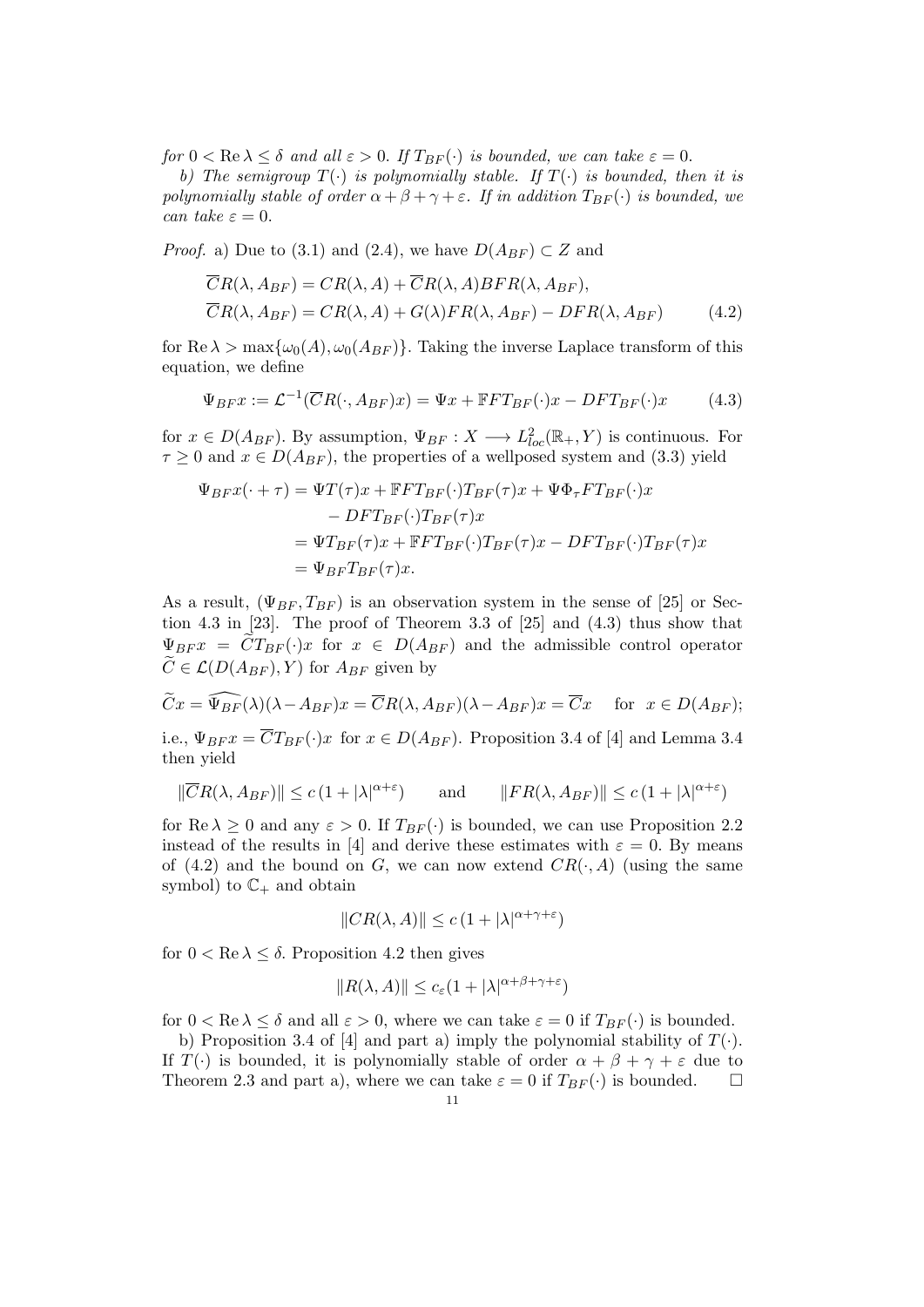In the above results one obtains the expected stability order of  $T(\cdot)$  only if this semigroup is bounded. This property automatically holds in the important case of a *scattering passive* system  $(A, B, C)$ ; i.e., if we have

$$
||y||_{L^{2}(0,t;Y)}^{2} + ||x(t)||^{2} \leq ||u||_{L^{2}(0,t;U)}^{2} + ||x_{0}||^{2}
$$

for all  $u \in L^2(0,t;U)$ ,  $x_0 \in X$  and  $t \geq 0$ , where  $x(t) = T(t)x_0 + \Phi_t u$  is the state and  $y = \Psi x_0 + \mathbb{F}u$  is the output of  $(A, B, C)$ . This class of systems has been characterized and studied in e.g. [21]. In this case  $T(t)$  and  $G(\lambda)$  are contractions for  $t \geq 0$  and  $\lambda \in \mathbb{C}_+$  by Proposition 7.2 and Theorem 7.4 of [21].

**Corollary 4.4.** Let  $(A, B, C)$  be a scattering passive system which is polynomially stabilizable of order  $\alpha > 0$  and polynomially detectable of order  $\beta > 0$ . Then  $T(\cdot)$  is polynomially stable of order  $\alpha + \beta + \varepsilon$  for each  $\varepsilon > 0$ . We can take  $\varepsilon = 0$  if  $T_{BF}(\cdot)$  is bounded.

Proposition 2.4 yields another sufficient condition for the boundedness of  $T(\cdot)$ in the framework of the first two propositions of this section.

Proposition 4.5. Assume that the assumptions of both Propositions 4.1 and 4.2 hold for some  $\alpha > 0$  and for  $\beta = 0$ . Let  $T_{BF}(\cdot)$  and  $T_{HC}(\cdot)$  be bounded. Then  $T(\cdot)$  is bounded, and hence polynomially stable of order  $\alpha > 0$ .

Proof. Definitions 3.1 and 3.2 yield

$$
R(r+i\tau, A)x = R(r+i\tau, A_{BF})x - R(r+i\tau, A)BFR(r+i\tau, A_{BF})x, \quad (4.4)
$$

$$
R(r+i\tau, A^*)x = R(r+i\tau, A^*_{HC})x - R(r+i\tau, A^*)C^*H^*R(r+i\tau, A^*_{HC})x
$$
 (4.5)

for all  $r > \max{\{\omega_0(A), 0\}}$ ,  $\tau \in \mathbb{R}$  and  $x \in X$ . We can extend these equations to r > 0 using the bounded extensions of  $R(\lambda, A)B$  and  $R(\lambda, A^*)C^* = (CR(\lambda, A))^*$ which are provided by our assumption. Since  $T_{BF}(\cdot)$  and  $T_{HC}(\cdot)$  are bounded, Lemma 3.7 implies that the terms on the right hand sides belong to  $L^2(\mathbb{R}, X)$  as functions in  $\tau$ , with norms bounded by  $cr^{-1/2}||x||$ . Employing Proposition 2.4, we then deduce the boundedness of  $T(\cdot)$  from (4.4) and (4.5). The final assertion now follows from Proposition 4.1.

We finally present sufficient conditions for polynomial stabilizability and for polynomial detectability by means of a decomposition in to a polynomial stable and an observable part. An admissible system  $(A, B, -)$  is called *null controllable in finite time* if for each initial value  $x_0 \in X$  there is a time  $\tau > 0$  and a control  $u \in L^2(0, \tau; U)$  such that  $x(\tau) = T(\tau)x_0 + \Phi_{\tau}u = 0$ . We further note that one can extend an operator S to  $X_{-1}$  if it commutes with  $T(t)$  for all  $t \geq 0$ since then  $SR(\omega, A) = R(\omega, A)S$ .

**Theorem 4.6.** Let  $(A, B, -)$  be admissible and let  $P^2 = P \in \mathcal{B}(X)$  satisfy  $T(t)P = T(t)P$  for all  $t \geq 0$ . Set  $X_s = PX$ ,  $X_u = (I - P)X$ ,  $T_s(t) = T(t)P$ ,  $A_u = (I - P)A$  and  $B_u = (I - P)B$ . Assume that

(i) the  $C_0$ -semigroup  $T_s(\cdot)$  is polynomially stable of order  $\alpha > 0$  on  $X_s$  and (ii) the system  $(A_u, B_u, -)$  is null controllable in finite time on  $X_u$ .

Then the system  $(A, B, -)$  is polynomially stabililizable of order  $\alpha > 0$ .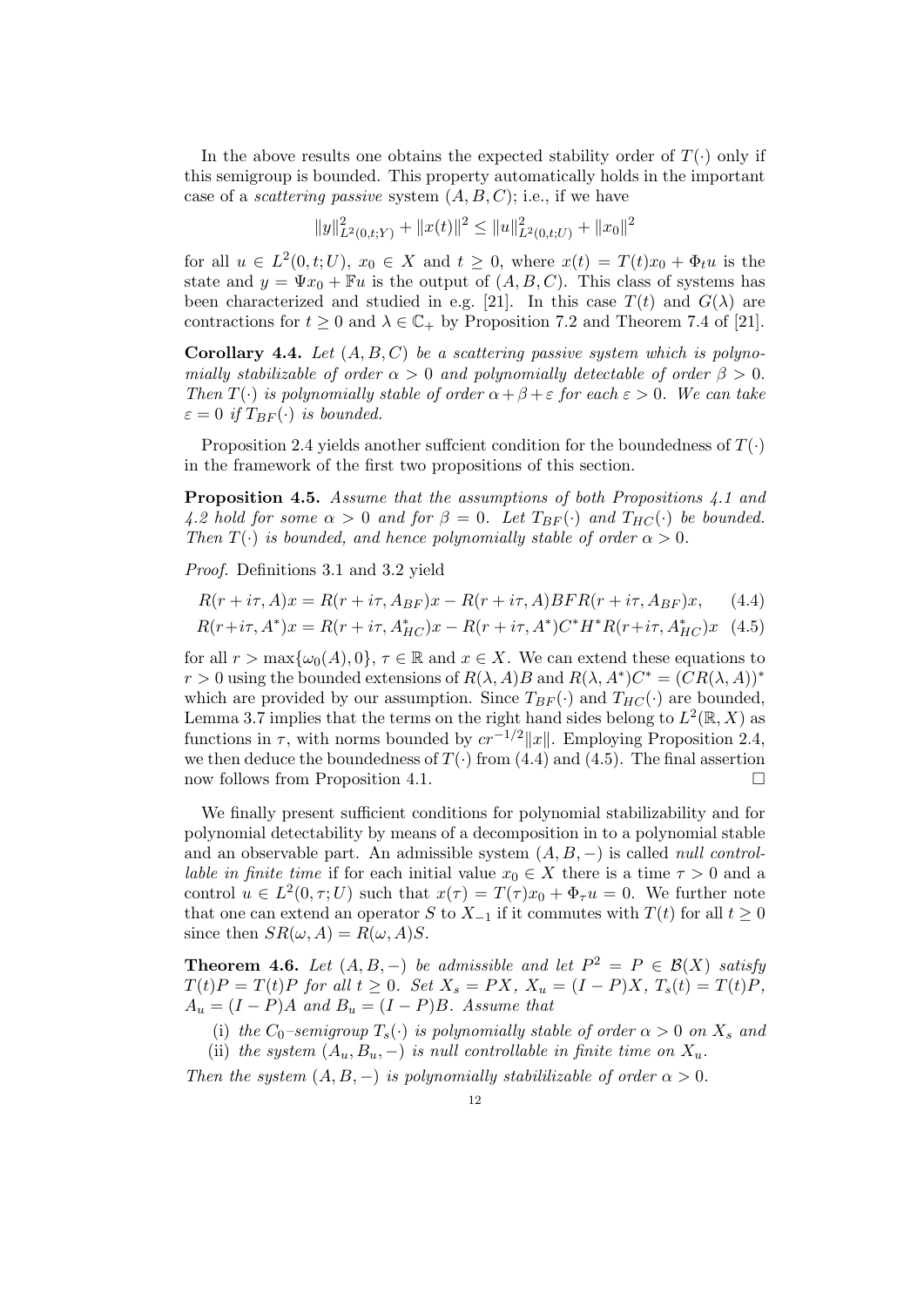*Proof.* First observe that  $T_u(\cdot)$  is the  $C_0$ -semigroup on  $X_u$  generated by  $A_u$  and that  $B_u$  is admissible for  $A_u$ . Due to (ii), for each  $x_0 \in X_u$  there is a time  $\tau > 0$ and a control  $u \in L^2(0, \tau; U)$  such that  $x_u(\tau) = T_u(\tau)x_0 + (I - P)\Phi_\tau u = 0$ . Extending  $x_u$  and u by 0 to  $(\tau, \infty)$ , we see that the system  $(A_u, B_u, -)$  is optimizable in the sense of Definition 3.1 in [28]. Propositions 3.3 and 3.4 of [28] (or Theorem 2.2 of [8]) then give an operator  $F_u$  which satisfies the conditions of Definition 3.1 where  $T_{B_uF_u}(\cdot)$  is even exponentially stable, i.e.,  $\omega_0(A_{B_uF_u})$  < 0. We thus have

$$
R(\lambda, A_{B_u F_u}) = R(\lambda, A_u) + R(\lambda, A_u) B_u F_u R(\lambda, A_{B_u F_u})
$$
\n(4.6)

for all  $\text{Re }\lambda > \max(\omega_0(A), \omega_0(A_{B_uF_u}))$ . We now set

$$
F = \begin{pmatrix} 0 \\ F_u \end{pmatrix} \quad \text{and} \quad A_{BF} := \begin{pmatrix} A_s & 0 \\ 0 & A_{B_u F_u} \end{pmatrix}.
$$

It is then straightforward to check that these operators fulfill the conditions of Definition3.1. □

The next result follows by duality from Theorem 4.6.

**Theorem 4.7.** Let  $(A, -, C)$  be admissible and let  $P^2 = P \in \mathcal{B}(X)$  satisfy  $T(t)P = T(t)P$  for all  $t \geq 0$ . Set  $X_s = PX$ ,  $X_u = (I - P)X$ ,  $T_s(t) = T(t)P$ ,  $A_u = (I - P)A$  and  $C_u = C(I - P)$ . Assume that

- (i) the  $C_0$ -semigroup  $T_s(\cdot)$  is polynomially stable of order  $\alpha > 0$  on  $X_s$  and
- (ii) the system  $(A_u^*, C_u^*, -)$  is null controllable in finite time on  $X_u$ .

Then the system  $(A, -, C)$  is polynomially detectable of order  $\alpha > 0$ .

Remark 4.8. The results of Theorem 4.6 and 4.7 also hold if we replace the condition (ii) by (ii)': The system  $(A_u, B_u, -)$  (resp.,  $(A_u^*, C_u^*, -)$ ) is polynomially stabilizable of order  $\alpha$ .

## **REFERENCES**

- [1] F. Alabau, P. Cannarsa and V. Komornik, Indirect internal stabilization of weakly coupled evolution equations. J. Evol. Equ. 2 (2002), 127–150.
- [2] K. Ammari and M. Tucsnak, Stabilization of second order evolution equations by a class of unbounded feedbacks. ESAIM Control Optim. Calc. Var. 6 (2001), 361–386.
- [3] G. Avalos and R. Triggiani, Rational decay rates for a PDE heat-structure interaction: a frequency domain approach. Evol. Equ. Control Theory 2 (2013), 233–253.
- [4] A. Bátkai, K.-J. Engel, J. Prüss and R. Schnaubelt, *Polynomial stability of operator* semigroups. Math. Nachr. 279 (2006), 1425–1440.
- [5] C.J.K. Batty and T. Duyckaerts, Non-uniform stability for bounded semi-groups on Banach spaces. J. Evol. Eq. 8 (2008), 765–780.
- [6] A. Borichev and Y. Tomilov, Optimal polynomial decay of functions and operator semigroups. Math. Ann. 347 (2010), 455–478.
- [7] N. Burg and M. Hitrik, *Energy decay for damped wave equations on partially rectangular* domains. Math. Res. Lett. 14 (2007), 35–47.
- [8] F. Flandoli, I. Lasiecka and R. Triggiani, Algebraic Riccati equations with nonsmoothing observation arising in hyperbolic and Euler–Bernoulli boundary control problems. Ann. Mat. Pura Appl. (4) 153 (1988), 307–382.
- [9] A.M. Gomilko, On conditions for the generating operator of a uniformly bounded  $C_0$ semigroup of operators. Funct. Anal. Appl. 33 (1999), 294–296.
- [10] B. Jacob and R. Schnaubelt, Observability of polynomially stable systems. Systems Control Lett. 56 (2007), 277–284.